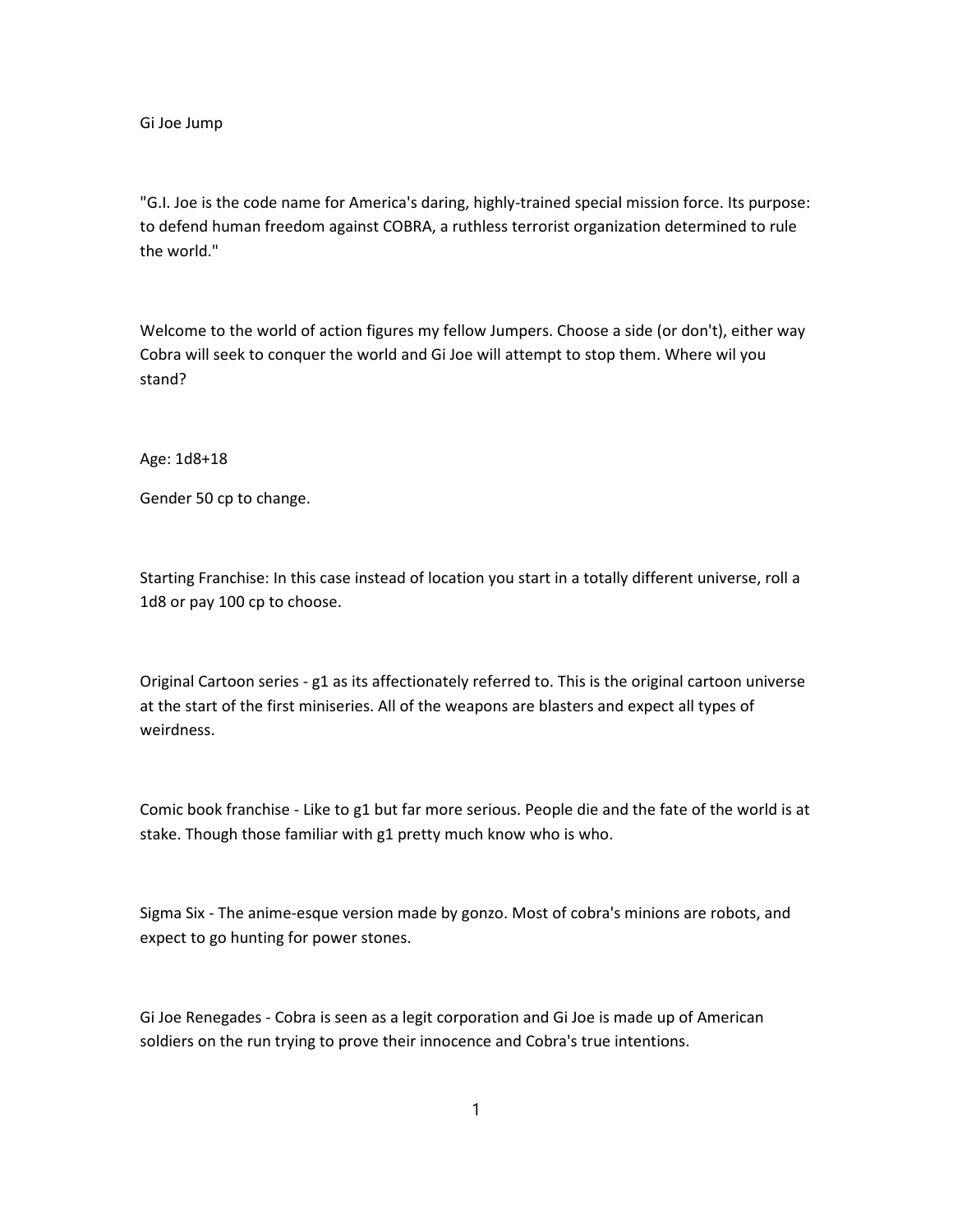"Rise of Cobra" - Live action movie series, has elements of g1 and Renegades. Expect soem major cast changes between movies.

Valor vs Venom series - CGI series with a lot of the goofiness of the original series. Villains are quite hammy and their plots are almost as bad as they were in g1.

-Gi Joe/Transformers - A crossover universe that has Cobra finding the Ark and using the transformers technology within it.

-Lucky you, choose a starting franchise.

# Affliation

Drop-in: No memories and no help. Expect someone to notice you as a potential potential recruit, but nothing is set in stone.

Gi Joe 100 cp - America's highly trained special missions force. You are considered the best of the best. Your mission is to defeat Cobra's mad schemes.

Cobra 100 cp - You have joined Cobra in its bid for world domination.

Character classes: Skills you have found yourself with in this world. The knowledge and ability has been implanted inside of you, no matter your origin.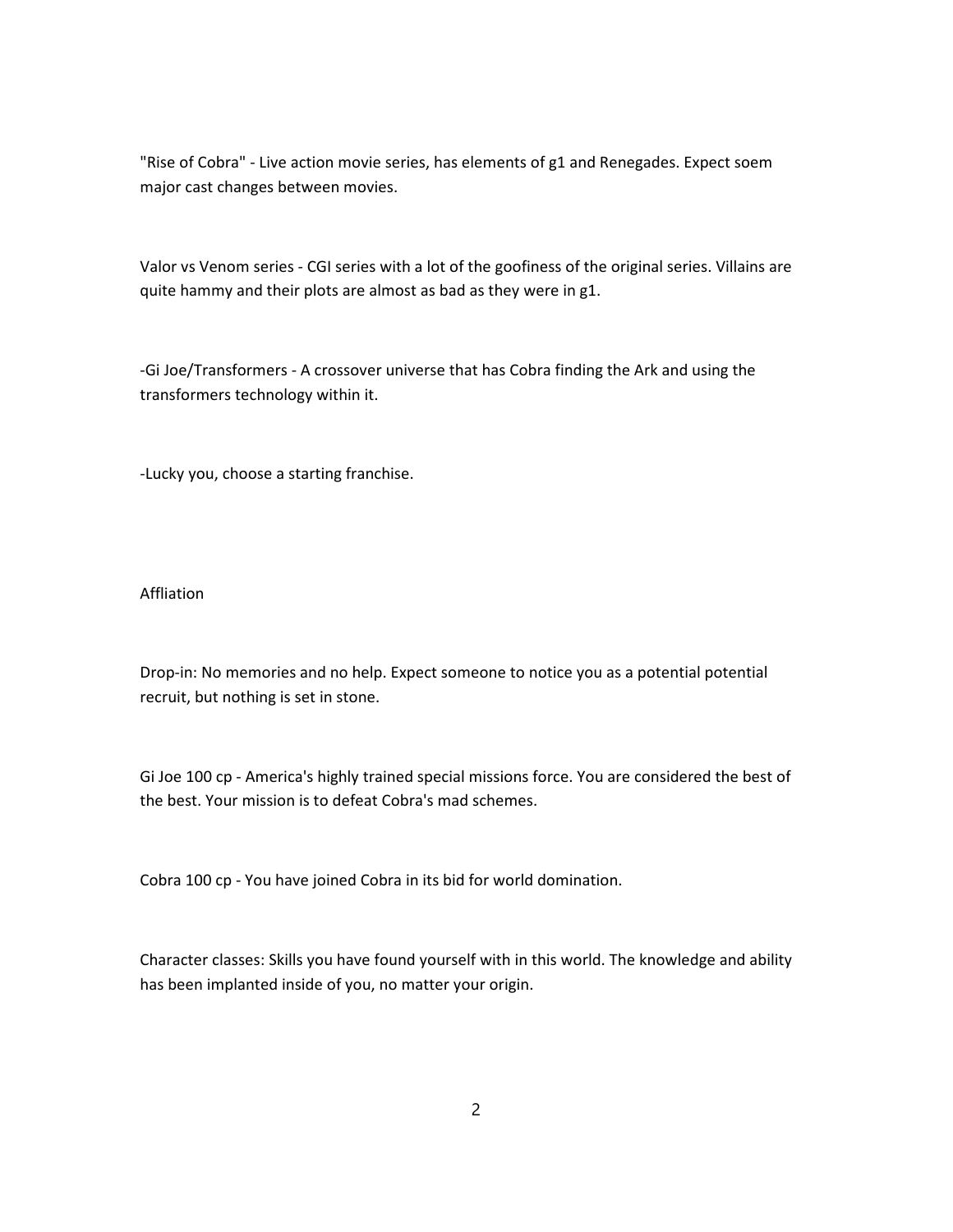Soldier 100 cp: Trained combatant, know how to handle weapons and fight battles.

Specialist 100 cp: You have specialized training outside of combat.

Ninja 100 cp: You are a ninja in the service of cobra/G.I Joe.

Scientist 100 cp: Werther you build super weapons or just know how to stop them, you have access to the sometimes zany technology of the Joe universe.

Skills and Abilities

General Perks

There are no discounts for these perks.

Battle Cry 100 cp

An ear splitting roar announcing your arrival to the battlefield. This mighty catchphrase seems to always shake your enemies and strengthen your allies resolve. Weak willed enemies seem hesitant and less accurate for a brief moment on the battlefield. And sometimes that is all it takes.

#### Loyal pet 50-300 cp

A animal companion of some sort. This pet always seems much more intelligent then the rest and will obey your instructs or help you on their own initiative to the limits of their abilities. 50 cp is a non-combative pet that at best may be able to pick up keys or handle objects like a parrot or little monkey. 100 pet is a combative but mundane animal such as a wolf or dog. 200 cp is a unusual or rare animal of some sort for domestication, like a giant snake, tiger, or bear. 300 cp is a unique animal companion that posses actual abilities of some sort. A robot dog with missiles, or a experimented on parrot with TK and TP would be examples.

Meet the team 50 cp per companion, 300 for eight companions.

You introduce your companions to a higher up of whatever organization you belong too. They must have a code name, and you must describe in a sentence what they do. They will have 300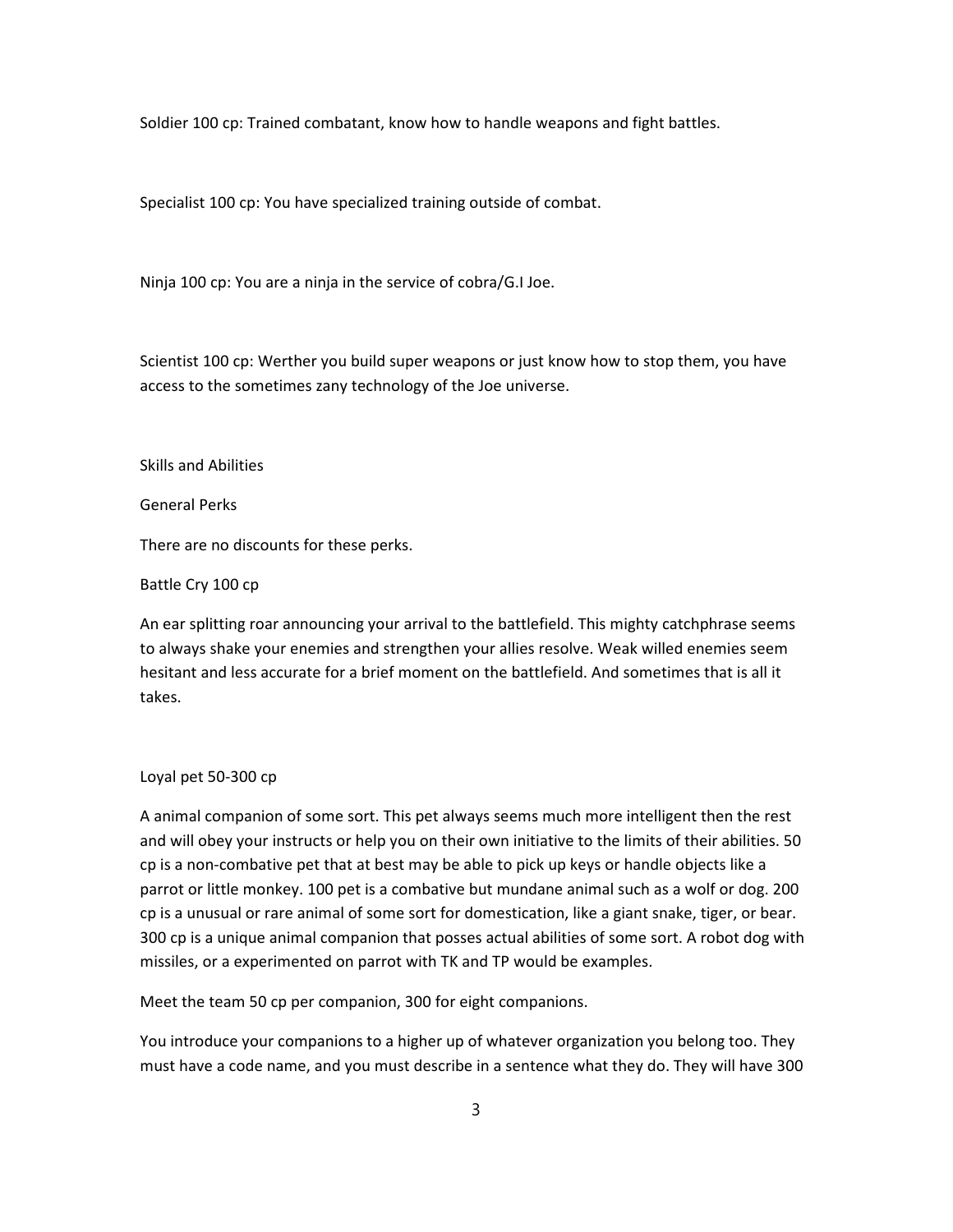cp to spend on perks and gear. You may add cp to their limit as you like from your own.

# World's Without End 400 cp

Sometime during your stay in this Jump you find yourself transported to an AU of the world you're in for a day or two. This is a mirror verse of the regular world and whatever side your are on has basically lost and the other victorious. However on this world a canon member of your choice, on your side or not, was either a friend or lover of an AU of you that died/mysteriously vanished. This person will want to be your companion and fight with you in your universe. But first your going to have to survive this crapsack world, and will be hunted as an enemy like your other self was.

Expect a great deal of confusion at first when the canon characters meet your new "friend".

Used outside of this Jump,This perk does not give you a free companion. All it does is guarantee that you can befriend one character of your choice in each jump. If you have a pod, you can bring them with, but otherwise they stay behind like any other good friend you make. You can not use this perk on anyone more powerful than yourself. And enjoy the crapsack world your stuck in for a while. Hope it was worth it.

## Cobra Marksmanship Academy 800 cp

The more indistinct multiple opponents become the weaker and less skillful they become. Werther it's because they are a squad wearing the same uniforms and faceless masks or are a disorganized mob of clashing colors and outfits. The less distinct anyone is the less skillful there weapons fire or melee fighting becomes, and your blows seem to hurt them more and put them under easier. The larger the number the more powerful you seem compared to them. The more a single individual distinguishes themselves to you the less this power works on them. If a enemy commander is noticeable he may be more of a threat but if he merely directs his minions from the back he will still appear foppish and unskilled, and will be more prone to fleeing the battle. If someone attacks you directly and is distinct from the crowd this perk will not affect him at all. Though it will still work on those around you.

## Gi Joe Perks

All perks are at discount at 50% for Gi Joe background.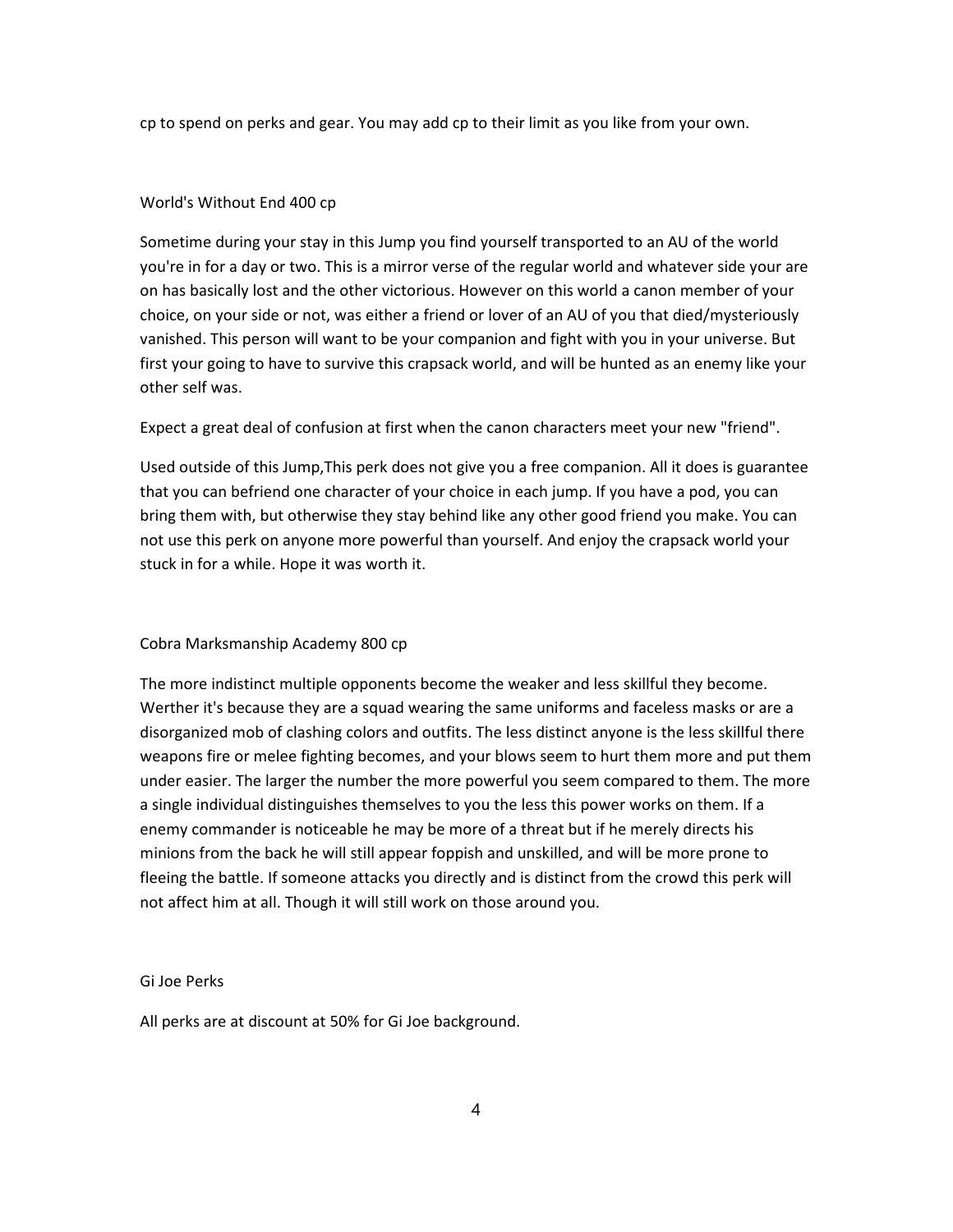"and knowing is half the battle" 100 cp (free for discount)

You have the ability to know when danger is afoot what it is, and appear out of nowhere to deal with it. This perk is especially effective when the situation involves kids. Though it can be useful in other situations. Expect to have the urge to go off into civilian areas at odd times. Though none of the other Joes will question it.

# Its our only hope 100 cp

The more rediclous and absurd a plan gets the more likely it is to work. Your plans can now work on the idea of cartoon and thematic logic than common sense. If you need to take on cobra's stolen aircraft carrier that neuterlizes all technology used against it. Using a fleet of helocopters to bring in a wind powered sailing ship to the open ocean and use that is suddenly a good idea that might just work. These ideas are going to be accepted by your allies as well. They might call you crazy, but will go though with it.

# Not Quite Dead 200 cp

Uncertainity works in your favor. The less observed your demise is the more chance you have to survive it. If a satelite lazer hits your base but no one observes your demise you dig yourself out of the ruins. This also grants the ability to survive wounds that do not outright kill you. Short of decapitation or turning into gibbets, your more likely to be hospitalized and pull though off screen than to do die from that Snake-Lance in your chest.

## Gi Joe upper command 400 cp

You are considered an actual leader in the Joe Team. Just below Duke, Flint, and Hawk you can expect everyone to at least hear your ideas out, and will be expected to lead teams in absence of the above three. This does mean you will be relied upon to make a plan or lead a team at points.

# A Real Solder/strength of sergeant slaughter (600 cp discount joe)

You are the best of the best. You're a legend in the armed forces and are among the physically strongest characters in the franchise. Wad into a squadron of B.A.T.s or fight Nemesis Enforcer head to head, and you will prove yourself well.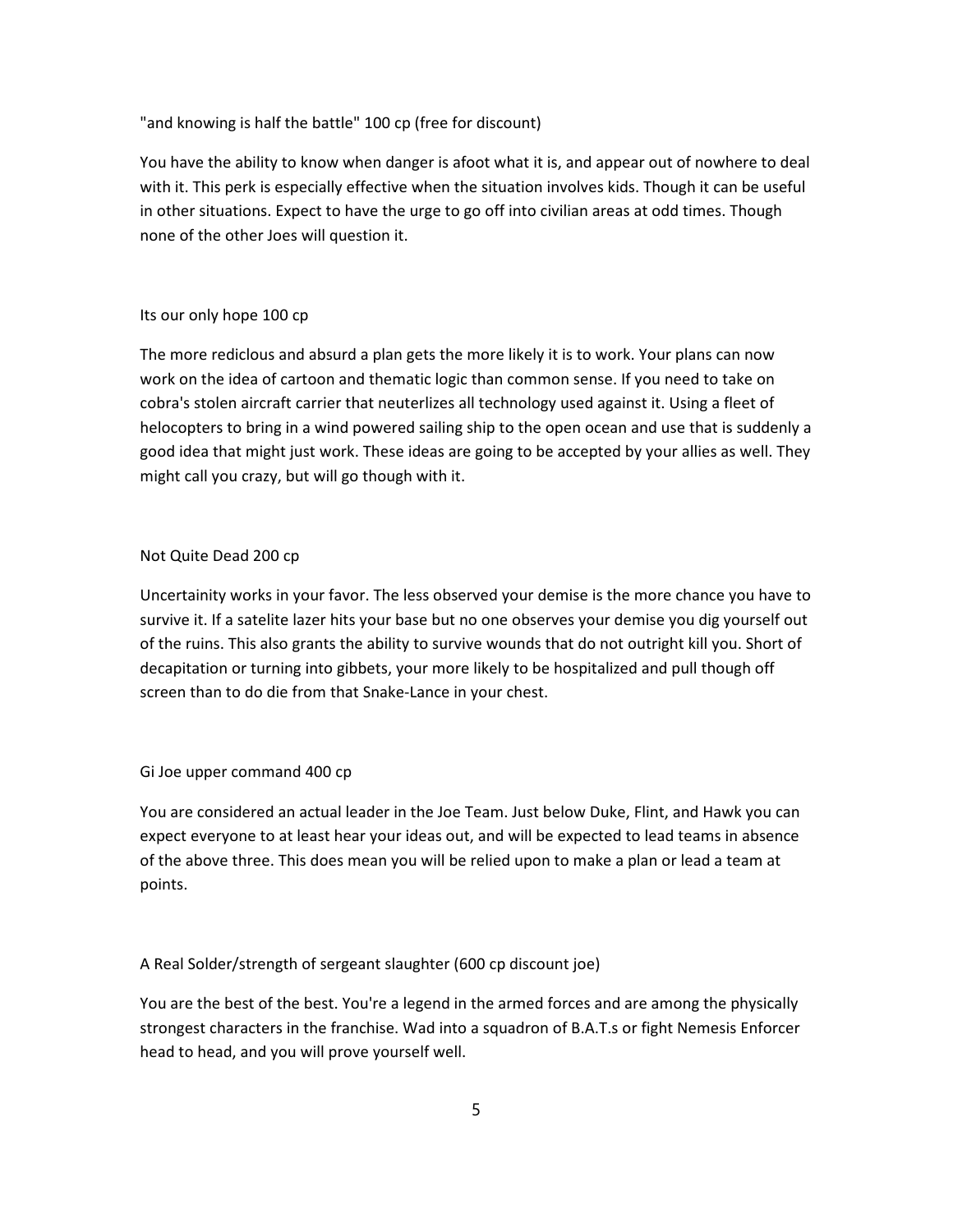# Cobra

All perks are at discount for the cobra background.

# Slithering escape 100 cp or free with discount

You are always prepared to escape and fortune will always favor such attempts. In the case of the rare chance escape is impossible, you will have several back up plans to break you out of any prison you are put in. Weather it is moles in the inside, or mercenaries having a prior contract with you in case of an emergency. You feel the urge to always yell at some point that next time will be different.

#### Camouflage/Master of Disguise 100 cp

You can become completely concealed either by going invisible, or being hiding in shadow. This effect loses efficivness if you try to move. Also direct sunlight will turn off this ability. You also will always have an assortment of generic plastic masks and clothes in your warehouse and can "ask" for a specific person. Once you put on this mask and clothes you look like living person. No one can tell the mask is fake until you take it off. You can also change your voice to sound like someone just by listening to them talk for a little while.

## Independantly wealthy 200 cp

Werther you come from old money or own a corporation or two, you are quite wealthy. Your wealth has its up and downs as its used to fuel whatever affliation you are a part of, put you are never without 500,000 you can use.

Cobra Hierarchy 400 cp

You are one of the higher ups of cobra, somewhere below Cobra Commander and Destro and basically jockeying for position with Baroness, Zartan, and the Twins. You can order countless troops around though don't expect competency. Also you will be expected to lead operations on occasion and will be held accountable if you fail. Though for the most part just expect that to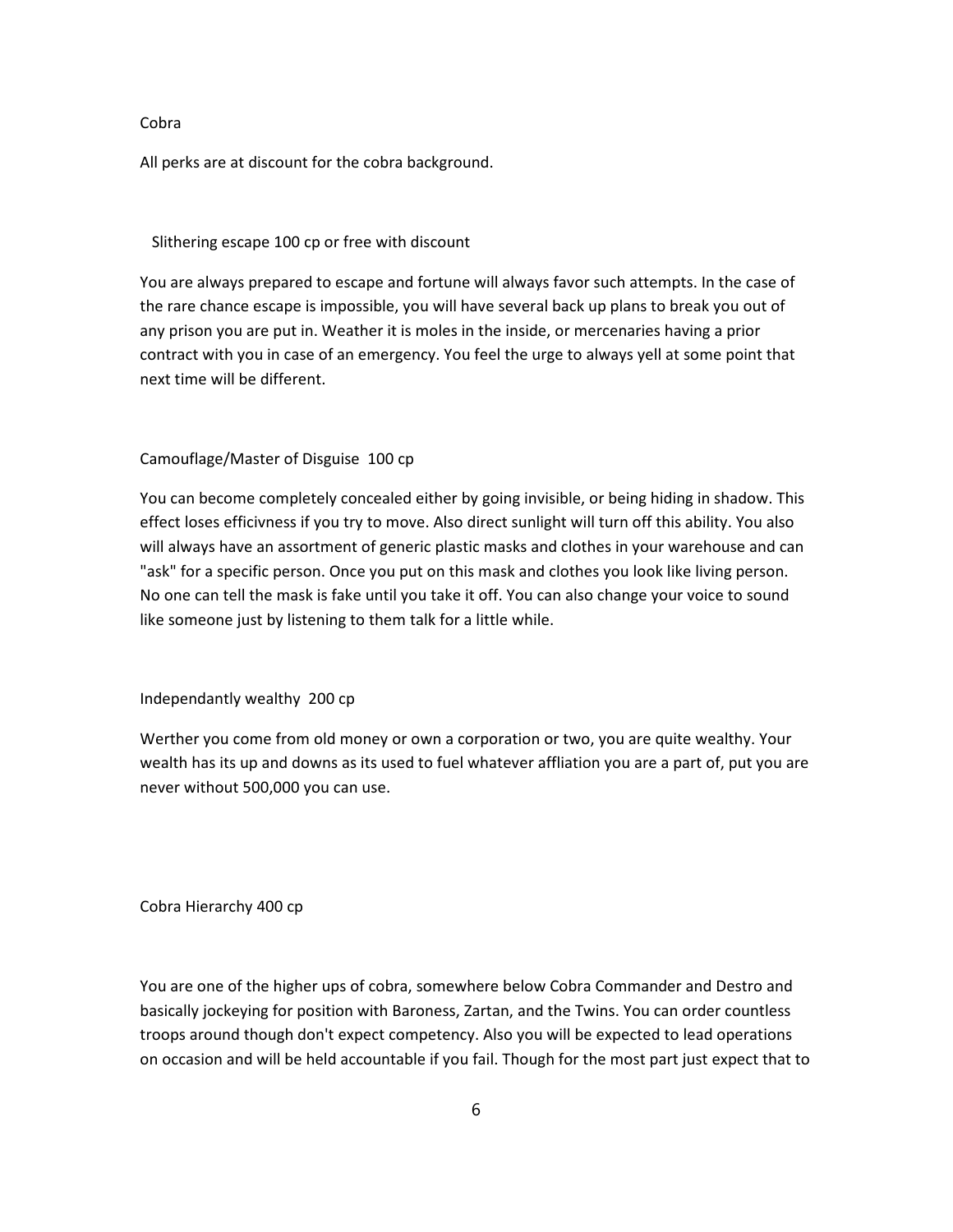involve people insulting and sniping (in the verbal terms of the phase) at you.

### Cobra-La background 600 cp

You were born of the nobility of Cobra-La, an ancient civilization that dominated the Earth and retreated to a protective dome during the Ice Age. You left the Dome around the same time Cobra Commander was sent out to try to destroy human civilization. If you take this option Cobra-La will be placed in the Gi Joe setting you went to, and will be an issue at some point. Though probably in a similar vien to the movie, but might be a reoccurring friend/foe.

If you join Gi Joe or a drop in and take this option, you are a traitor to your people and can expect a Spore bath if they catch you. If you are a member of Cobra, Cobra Commander takes much the blame as he did in the movie, and you are not blamed for Cobra's failure. Though Globius might have a low opinion on you depending on how you acted.

Pick one of the following for having this perk. You can buy the other for an extra 300 cp if you wish.

#### Cobra-la biotechnology

 You leave Cobra-La with a fairly indepth knowledge of Cobra-La's biotechnology. Its not all comprehensive but will get better in time. As such you can make biological items, weapons, and vehicles equivalent to or surpassing their hard tech counterparts. You can also identify biotech and will have a good idea of how it works and what it does. This would also apply to other Jump's with biotechnology and means you can master those sciences easier. Even truly alien ones. By the time you leave the Jump you can even upgrade humans into bio-soldiers in much the same manner as Cobra-La can, and make truly impressive (also weird and bizarre) biotech.

#### Cobra-La bio-upgrade

 Cobra-La upgrades all of its solders with superhuman abilities and you are no exception. On top of attributes you will have bio-armor that grows and adapts to your needs, and your warehouse will be stocked with a small amount of cobra-la devices and weapons. This batch never grows bigger but will restock. You will also have a couple of small, one man vehicles, in much the vein of a glider, a motorcycle, or a one man sub. Your upgrade can grow to focus on what you desire it to. Perhaps you want to be really strong and durable and can fly like Nemesis Enforcer, or be agile, and fast with acid spewing claws, like Pythona.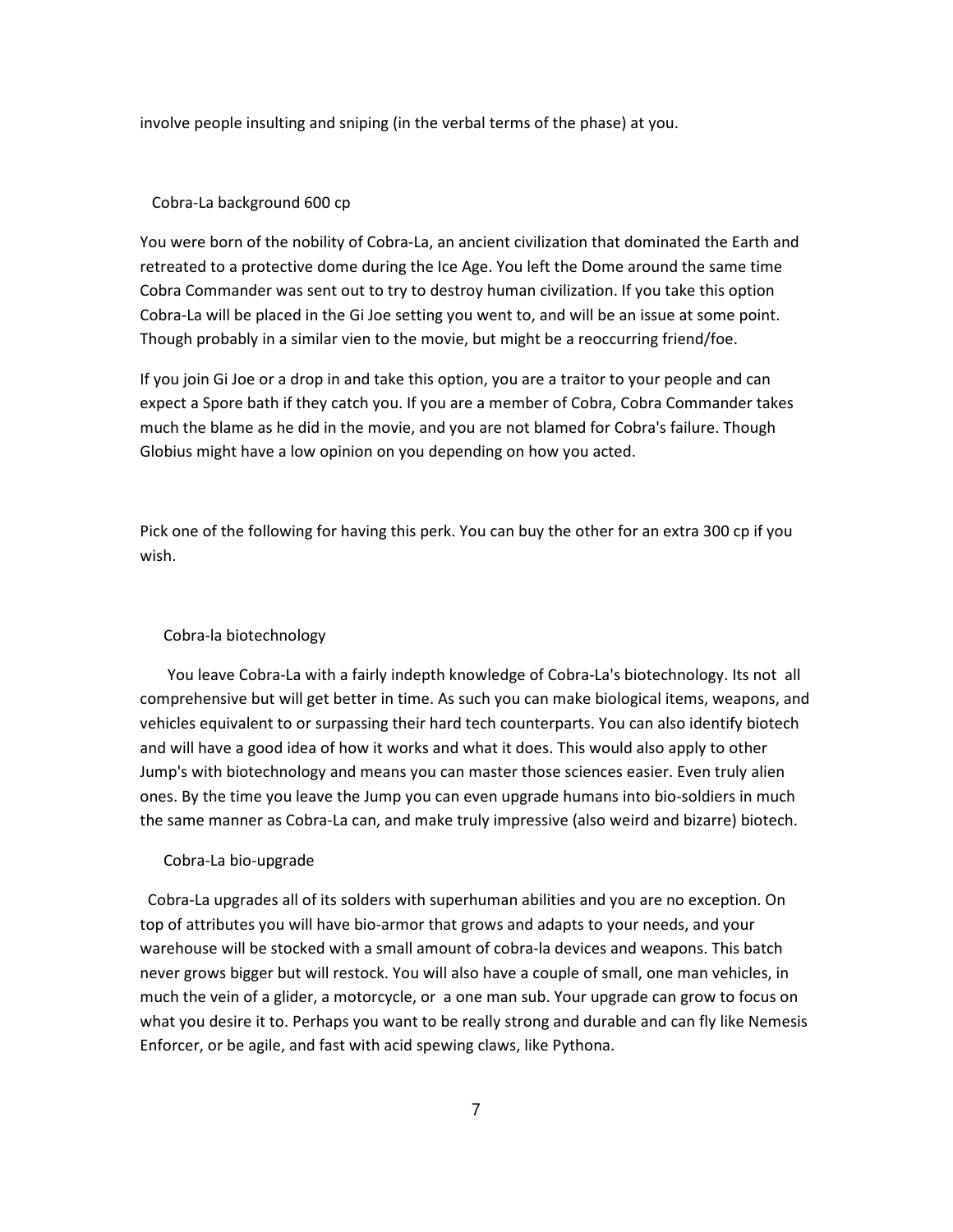Drop-in perks

Discount for Drop-In

# Occult Knowledge 100 cp

 On the surface it might appear to be your Earth, but you are aware of the secrets. With this perk you know where most of the weird elements and ancients temples are located, and most of the dangers of such places. From the pools of heavy water on the bottom of the ocean guarded by giant sea worms, to ancient temples filled with skeleton soldiers with lightsabers, you know where the weird is, and why.

This can be apply out of this Jump, but even in the Joe Jump its not comprehensive, you might know more than anyone else on earth on where the weird is, it will surprise you from time to time. It would be weird if it didn't.

#### Dangerously Genre Savvy 200 cp

 You understand the twists of fate and thematic destiny, and how to prepare for them. You understand when a universe or people follow themes and tropes and can therefore prepare for them to a Machiavellian degree. You understand when you enemy has traps set for you, when his obvious weakness isn't and what his real weakness is. And who is likely to betray you for plot reasons and what they are.

### Enemy Mine 400 cp

 You possess the ability to convince a long standing enemy of yours when its needed to close ranks on the new threat. No matter how personally things are they are more likely to consider you better as the devil they know or maybe just want the satisfaction of ending you themselves. Regardless they will join forces and will not betray such alliances...At least until he is sure the common foe is gone for good. Betraying the alliance first renders this null and void for the duration, and anything can happen then.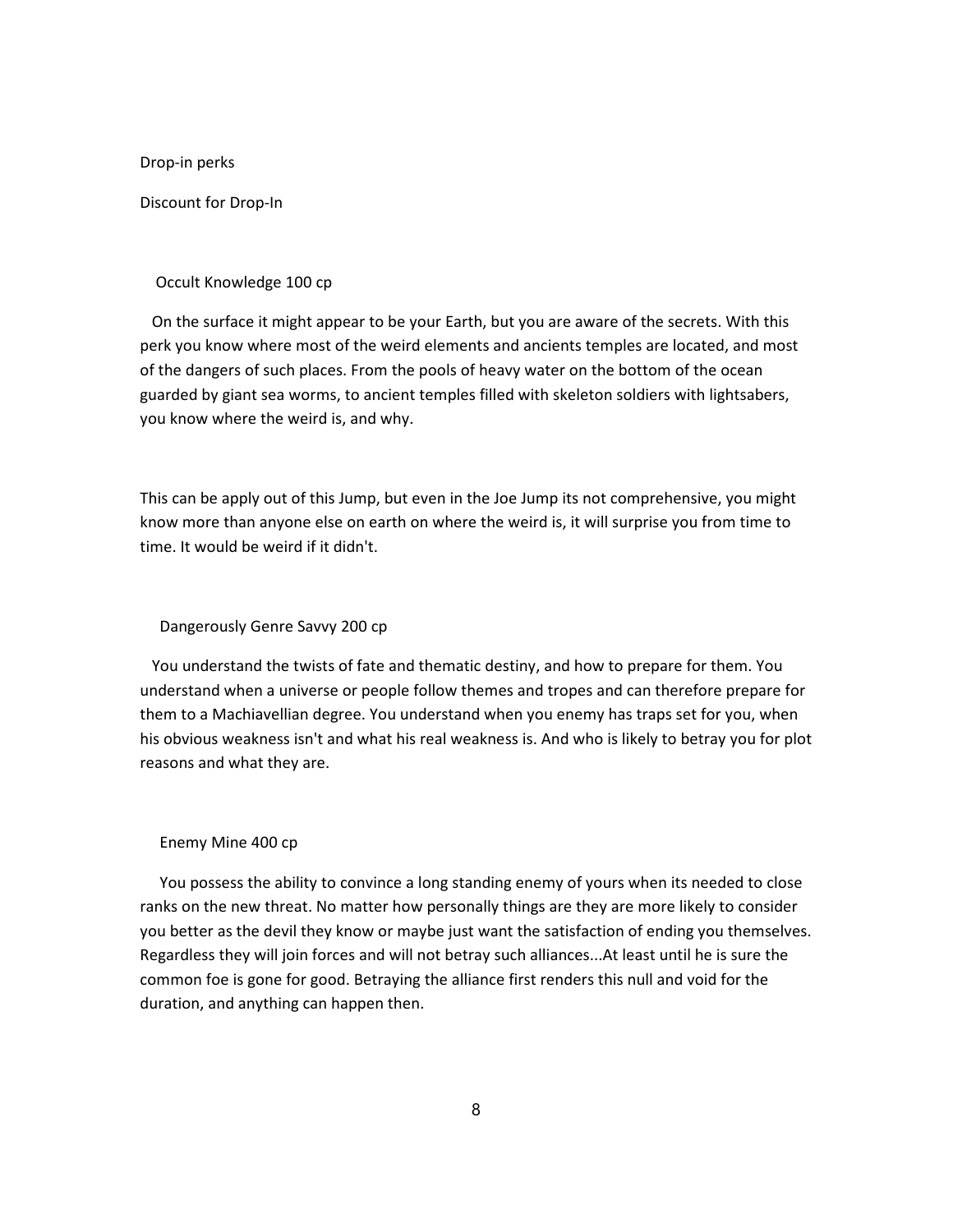### Extremely Odd Help 600 cp

 You have the luck of just some odd circumstance that works better in your favor than your enemies. In essence whenever your back is to the wall something diverts everyone's attention away from your impending doom and gives you a chance to escape. Perhaps a landslide makes everyone scramble for cover and you are lucky enough to use it as a chance to escape. Or maybe you are about to be squashed by a giant cobra robot only for the temple's ancient guardian to come to life and start brawling with the robot. Giving you a chance to escape with what you came for.

# Soldier Perks

## Trained combatant 100 cp

You are a highly trained soldier, crack shot, hand to hand, you are ready to fight for the fate of the earth. This perk basically puts you on the level of the average Joe. In case of the Joe Aim disadvantage your marksmanship only really helps aiming at non-lethal targets. You still can't hit a living person dead center, but you probably can shoot his gun out of his hand.

#### Improbable Weapon User 200 cp discount Soldier

 Your weapons can be odd, but you will always be able to effectively fight with them. This could also apply to mundane objects. Block a flame thrower with a skillet and then throw it at your attacker to knock him out. This may also apply

 to using toxic waste, poisons, or acids as a weapon. You'll always be able to handle them safely and effectively.

# Trainer from Hell 400 cp

"I've been expecting you, my name is Jumper, special drill instructor for G.I Joe. Your going nowhere space case! Your here because your an industrial strength FOUL-UP! And I'm here to whip you into shape, and I'm talking whip!"

You have the ability to teach your skills and perks to others by putting them though hellish training, and will probably involve a near lethal obstacle course regardless of if your trying to teach your companion's survival training or computer skills. Don't knock it, it works...somehow.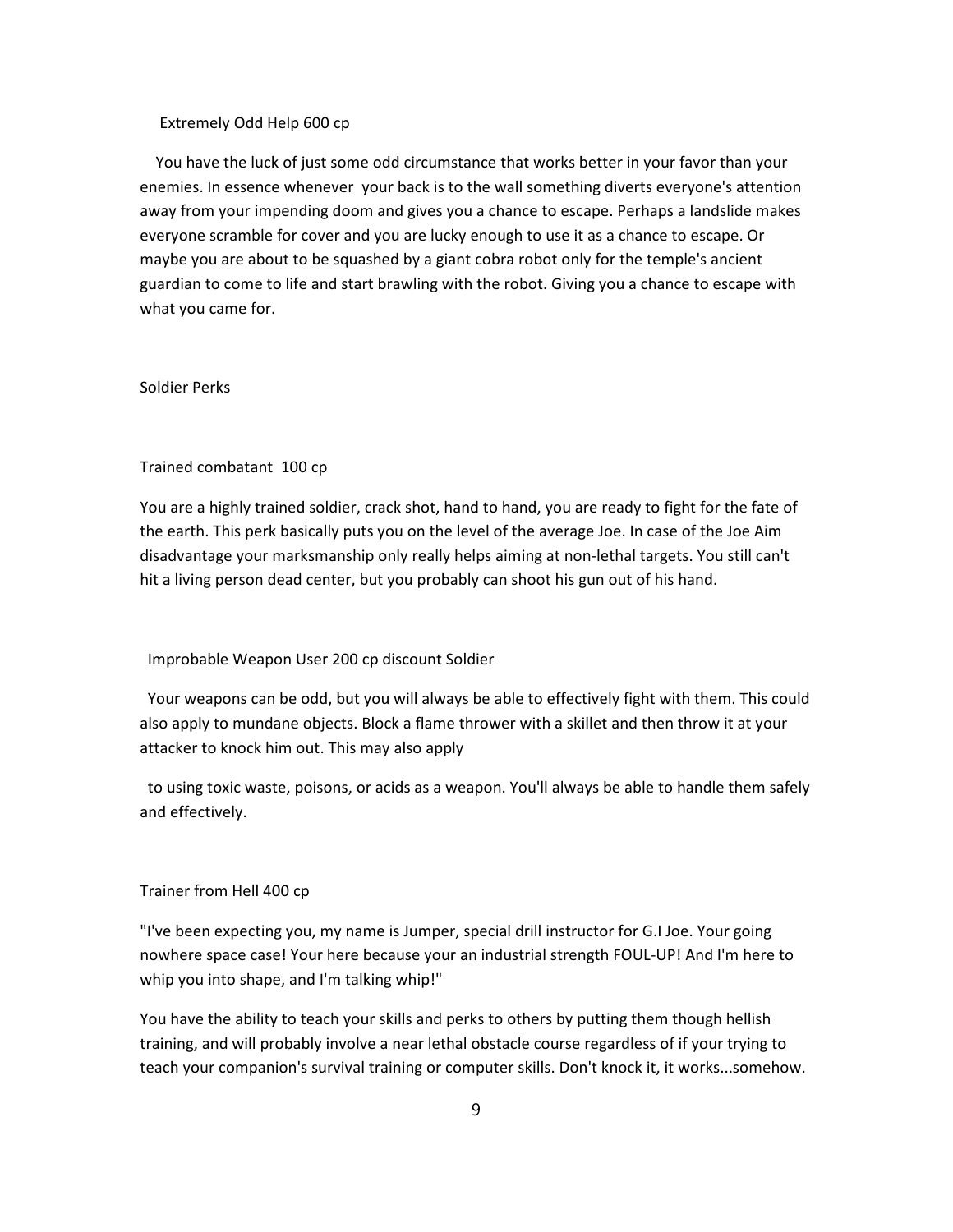It has to be a small team, no more than five individuals at a time, and the training takes about a month. But then the recipient is competent in that trade, probably not as good as you, but at least is more competent than years of working by themselves.

It only works on one skill or perk, and it can only be taught once even if you get better yourself, its up to them now.

Certain perks and abilities are based on the companions own innate powers and you can only help train what they can do themselves. You might be able to confer perks like charisma or luck. But you can't give a companion a superpower he doesn't have. You could train someone with potential in say Harry Potter magic really fast but only if you both are HP wizards. The more general the skill the less effective this is. For instance teaching occulmancy mastery would be more complete then trying to pound a full hogwarts education in. Which might make them a two-three year. While just teaching occulmancy will leave other aspects open to training...if they can stand doing it again and again.

# Super soldier experiment 600 cp

Maybe your an cobra experiment, or someone saved by Joe scientists, but you have become something better than human. Pick only one and you can not take another on top of it. You have a few choices in either being genetically engineered, or cybernetically augmented.

### Genetic Engineering

#### V-Troop

You are a soldier who's DNA has been mixed with that of an animal. Pick a common animal species and you share traits with. You can a measure of superhuman speed and strength, and have some abilities based on that animal. A wolf may have superhuman senses and claws. While a shark may be able to breathe underwater ect. Weather you are a Joe or a Cobra though, you are now a moderate furry in this form. So expect some strange looks.

#### Mega Monster

In this case you can change at will into a twelve foot plus hulking mega-monster! Some of Dr Mindbender's strongest creations. In this form your among the strongest things on two legs, but you emotions tend to run rampant and can be hard to control. You can pick a Mega-Viper form,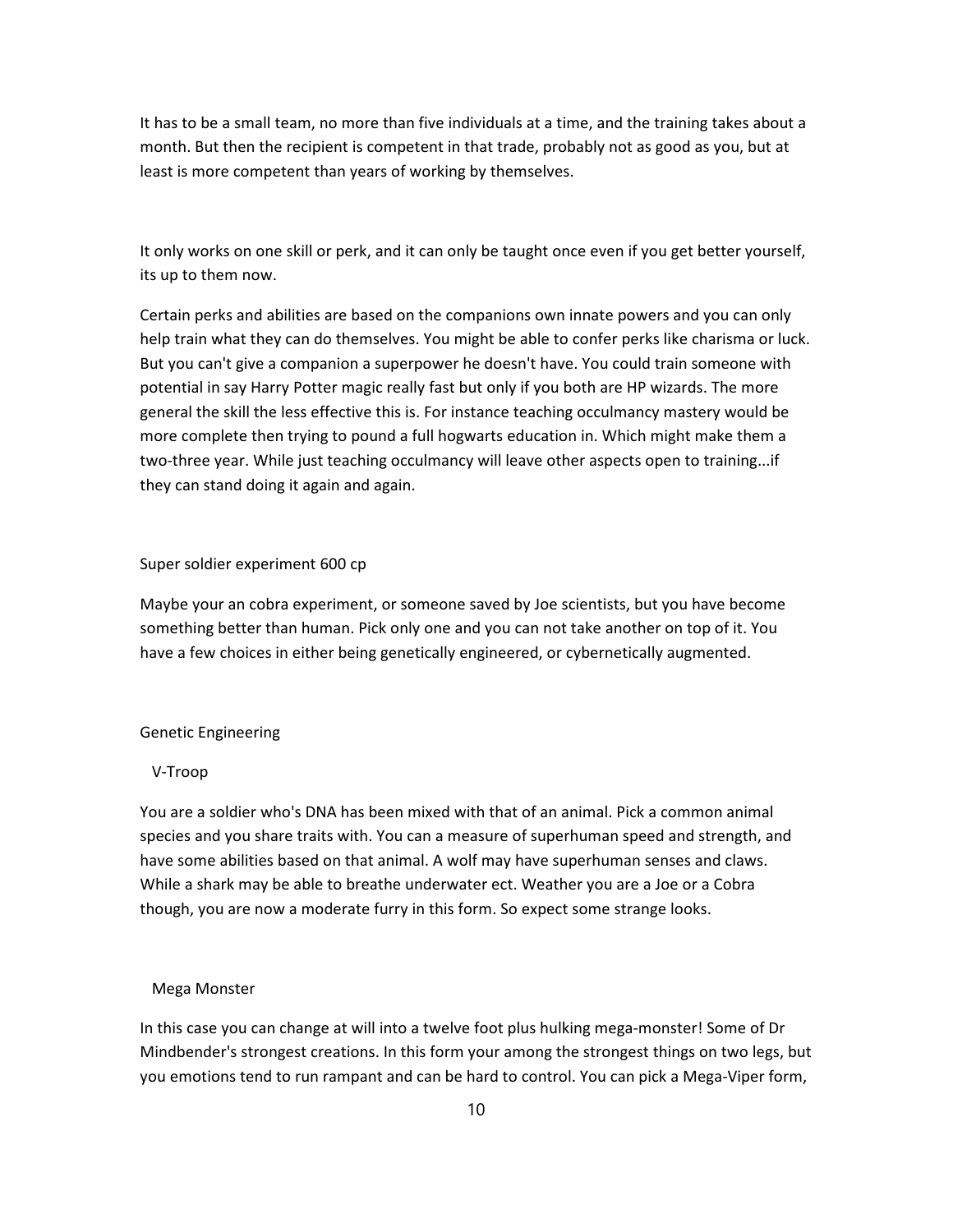which can breathe in water, and shoot electricity though its tentacles, or a Monstro-viper. A insane combination of werewolf and sasquatch with night vision, armor plated hand, and the ability to shoot exploding bombs of organic matter at a decent distance.

## bio-vipers

You can transform at will into one of the humanoid shaped protoplasmic entities called Biovipers. You can control your shape and size, and most attacks simply make you recombine your material together. It would take a massive explosion dead center to reduce your mass to ashes.

# Cybernetics

# Cyber-Viper

Cybernetic enhancements that focus on speed, agility, and calculations. You are a living computer, and can react like one.

## Exo-Armor

In this case your a soldier with a power armor that connects to your nevours system. Has superhumans trenght, weapons, and a jumppack.

## Robo-Joe

cyborg forcused on durability and strenght. Pretty much able to take on a mega-monster hth. Most of your body is now robotic though.

Specialist

Specialized skill package 100 cp or free for specialist

You are an expert over one specific field. Maybe its being a detective, or a computer whiz, either way pick one field and you will receive training and specialized equipment to cover that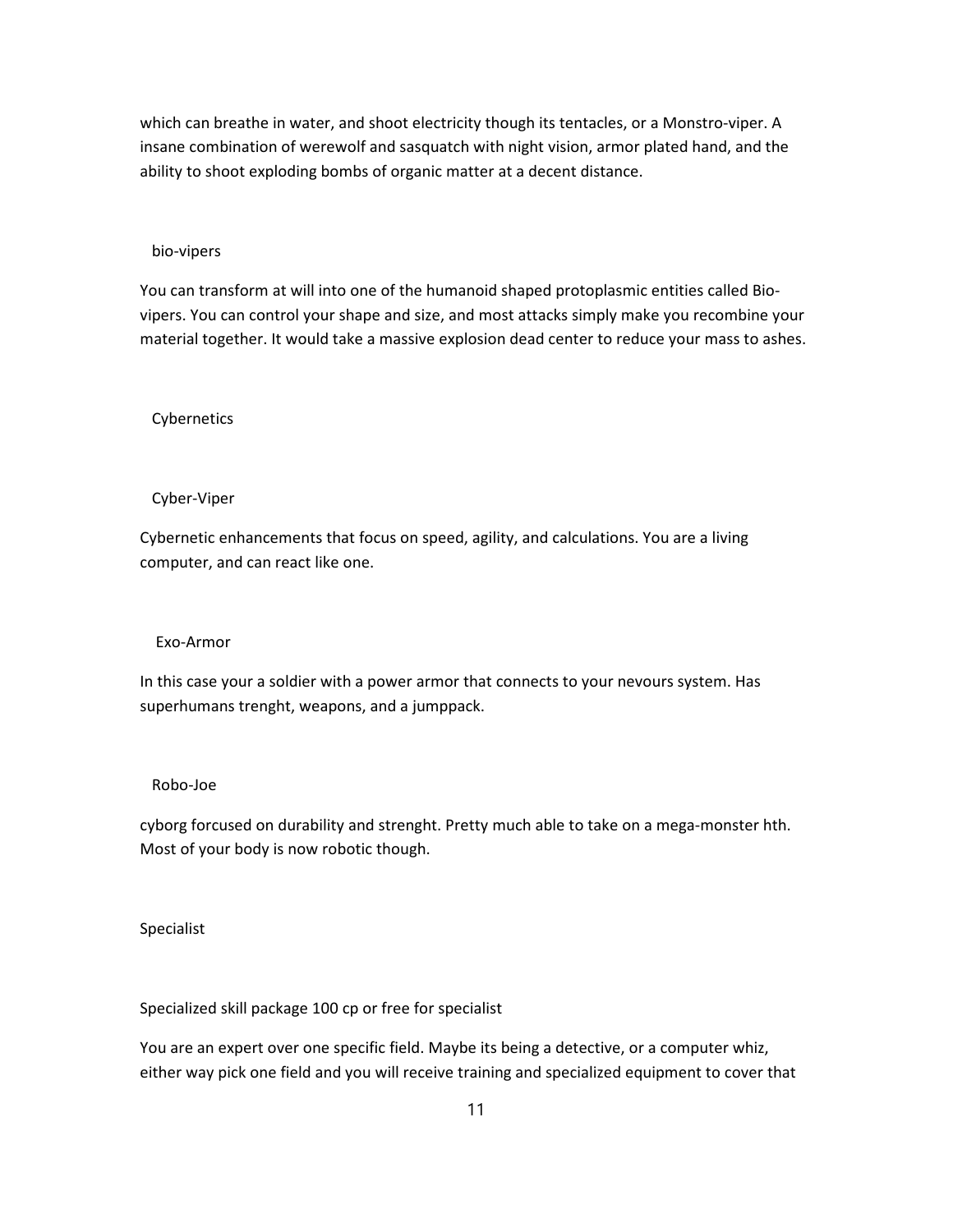field for your affliction.

Vehicle skills mastery 100 cp

Your a master of anything you get behind the wheel off, Werther its a plane or a motorcycle, you an drive it and drive it like a pro.

Survival and environmental training 200 cp

You are trained to survive and master a specific environment. Perhaps your the person calls to lead a team to the arctic circle, deepest jungle or even outer space. Pick one environment, you receive training and specialized equipment to survive and complete missions in that environment. You seem to always have enough spares to cover your companions or teammates.

Demolitions 400 cp

Your a master of dealing with explosives or dangerous weapons. Werther its saving the Joe team in the nick of time by dismantling a bomb placed by cobra, or placing the bomb there in the first place.

A simple dressing of leaves and herbs 600 cp

You can make a cocoon out of plant matter, after a near death or fatally ill patient is placed within the cocoon for a few hours whatever was killing them is absorbed into the plants, and then can be burned safely. This could be radiation, poisons, cancer, ect. This isn't an instant fix for magical diseases, really weird alien diseases, and comic book kind of parasites and others. Though it could help keep them alive for a little while at best.

Ninja

Ninja Mentor 100 cp or free for Ninja

One of the de facto badass ninja's of the setting, Snake Eyes or Storm Shadow is now your mentor. If your a drop in, then you are an obligation they have taken on the side and are not obligated to their affiliations...But expect them to push you to join there side when they think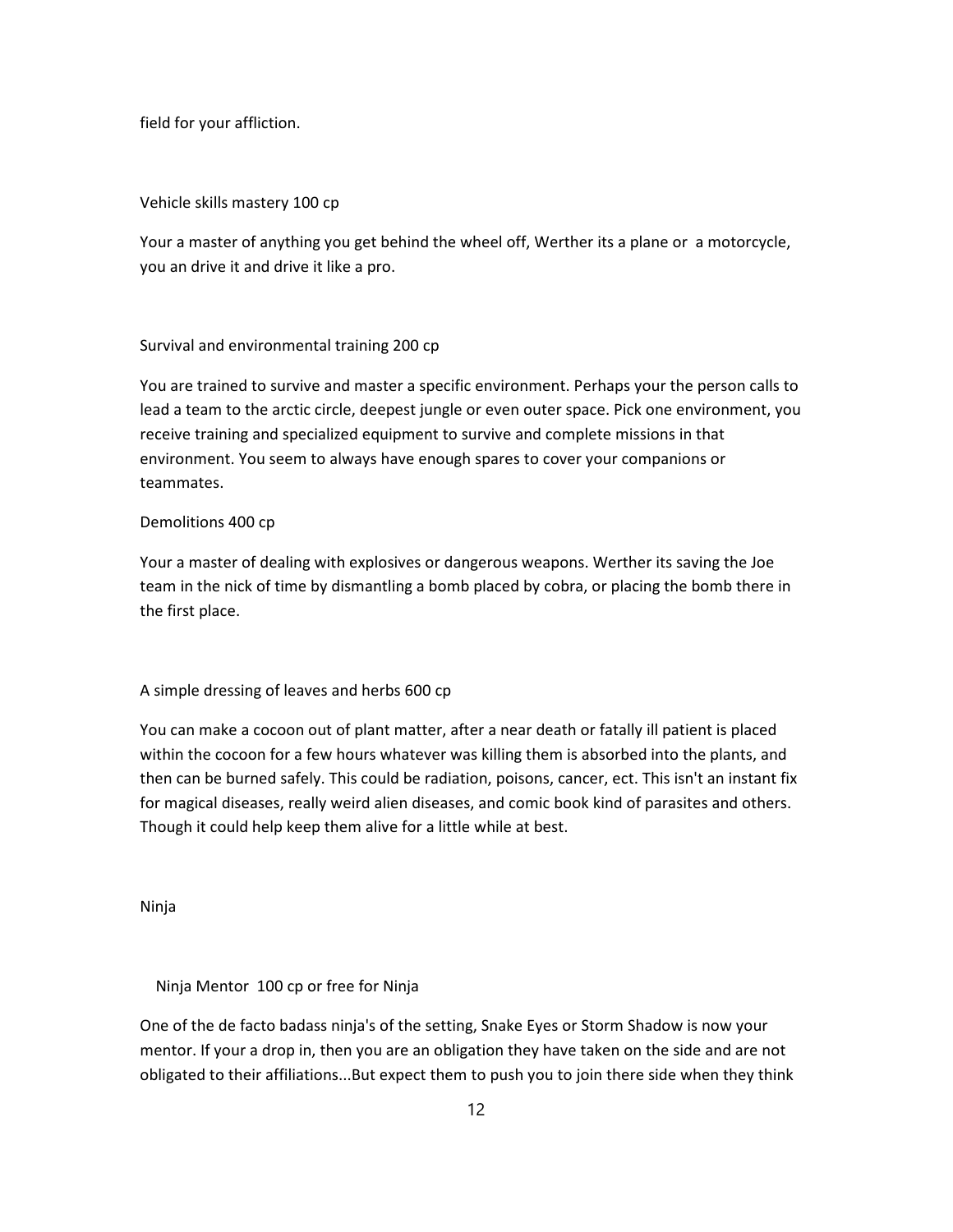you are ready. If you are a part of their affiliation expect them to lead you on missions, and teach you to be a ninja. By itself this perk will allow you to be a badass ninja, but it will take time, without the other perks don't expect to be at a master level until the 7-8th year of your Jump, the others will shorten this considerable.

## One with my Weapon 100 cp

This cover training with melee weapons, in your hands a dagger is as dangerous as any rifle. You choose one main weapon that could be anything but a modern gun (at best it could be a bow or crossbow). This is the weapon you've mastered but you are pretty reliable with just about any type of weapon.

# Stealth 200 cp

Ninja stealth, infiltrate enemy bases and steal that last remaining piece of the weather dominator you need. Or could allow for a speed run though an enemy base kicked but and taking names. You always seem know where convenient human sized air vents or sewers are. And know how to avoid enemies or surveillance devices.

### Ninja Arts 400 cp

You are well versed and trained in the basics of being a ninja. Physically you're almost a match for any combatant sort of your mentor and his rival. Unparalleled speed and fighting ability, and how to cloak yourself in the shadows, dodge bullets, and fight in close quarters against numerous opponents in smoke or fog.

# Only A Light Graze 600 cp

Ninja's are masters of the impossible and this perk is the embodiment of this fact. You can dodge attacks that have already struck you, reducing the damage you've taken to a sever level. Something that should of reduced you to atoms leaves you severely burned. Being electructed might leave you with burns but relatively unharmed. Bullets may miss vital areas all together. You can only use this to "dodge" one attack per day, and if its instant kill will still leave you plenty helpless and injured, if still alive.

# **Scientist**

# Discount for Scientists

Robotics 100 cp (Free with scientist)

You are a master of robotic engineering. You can make robots of about any shape and size, from the standard cobra B.A.T. to robot dogs companions for annoying kid sidekicks. You are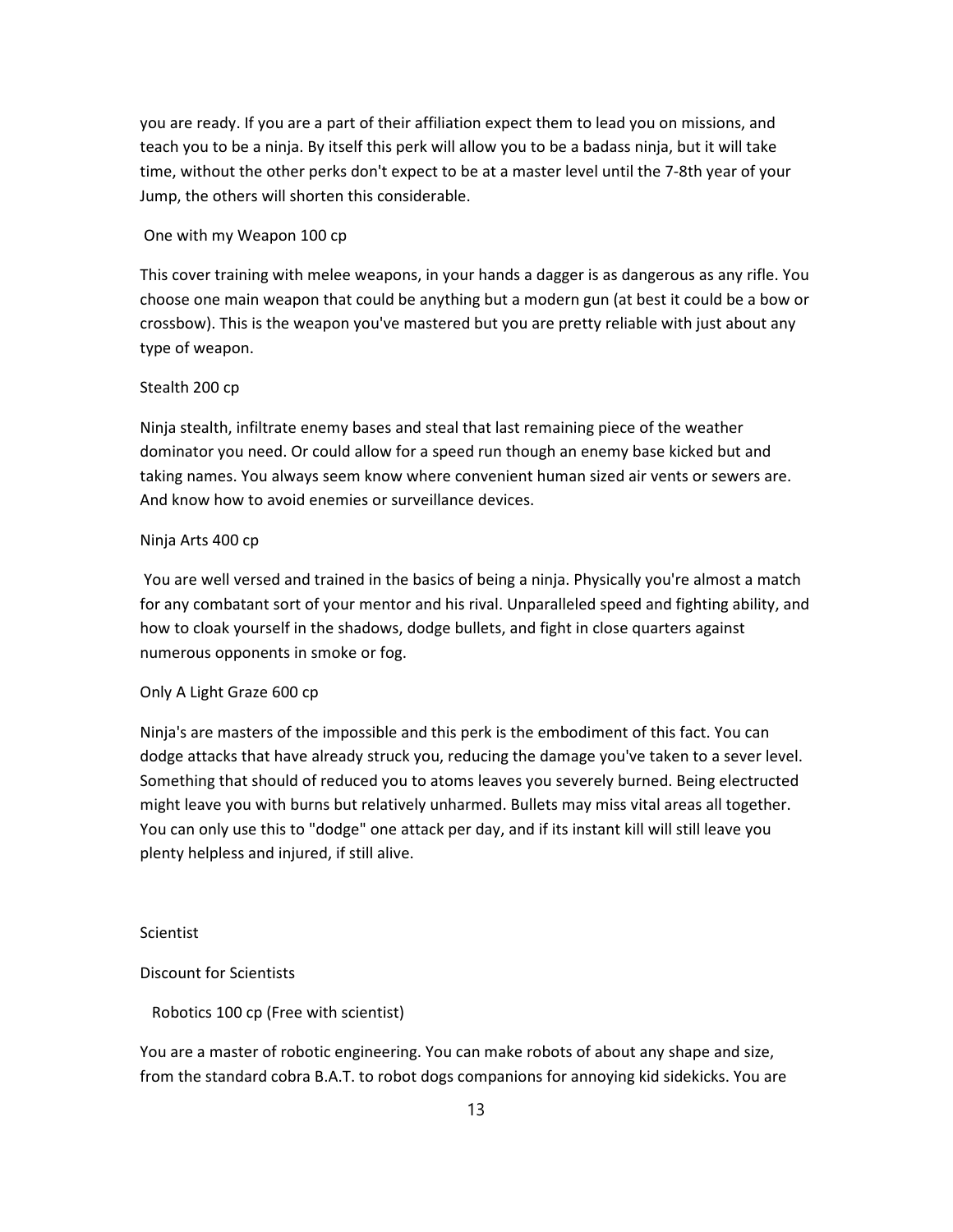also quick good at pointing out weaknesses of enemy units in the field. You could also make power armor and similar items with this perk.

### genetic engineering 100 cp

The science of twisting DNA is yours. Making protoplasmic bio-vipers to merging humans with animal DNA you could do it all...and you could also cure it.

# Synthoid manufacture 200 cp

This is the weird science of making protoplasmic duplicates of human beings. Synthoids seem human enough enough to pass as their copied victims, but how exactly does it work? Well you now know the answer. You could take over entire operations with these beings..and your just as good identifying and dealing with these beings when you discover them.

## psychological warfare 400 cp

Cobra loves mind control, whether its songs with subliminal messages to make Cobra money, to headbands to force the Joes to fight to the death, they love them all. And you are an expert in the field. With this skill you can always tell when mental manipulation is involved, how it is happening, and how to stop it. You could easily make devices and means of doing it yourself if you were so inclined. You would also know how to make devices that make psionics stronger, or weaken, block, and defeat it.

#### Super weapons 600 cp

Your expertise covers the every growing market of weapons of mass destruction. Giant beam weapons that can teloport people everywhere to controlling the weather, if its meant to bring a city to its knees, you know about it. All of these devices however will take a massive expenditure of manpower and resources. Among rare elements that are the cornerstone of the device. Good thing you always know where to get them, good luck with getting past those giant worms!

G. I. Joe will never let you make one...unless they need it to stop cobra's latest super weapon themselves...

You repertoire of doomsday devices increases with the technology you are familiar with, you